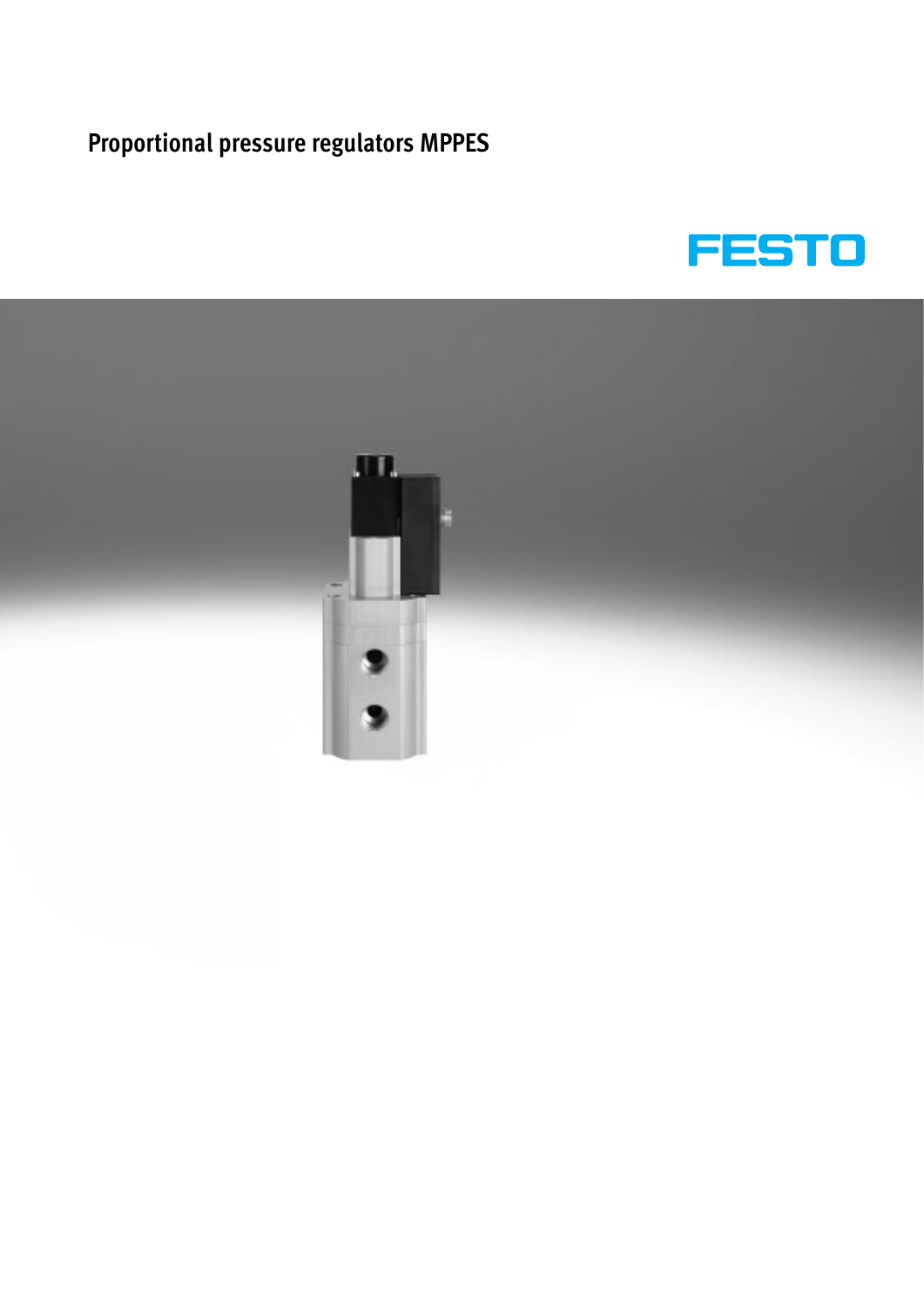### **FESTO**

Product range overview

| <b>Function</b>        | <b>Type</b>  | Circuit symbol                                          | Design                        | Pneumatic<br>connection 1 | <b>Nominal</b><br>size<br>pressurise/ | Pressure<br>regulation<br>range <sup>1)</sup> | Setpoint input |                     | $\rightarrow$ Page/<br>Internet |
|------------------------|--------------|---------------------------------------------------------|-------------------------------|---------------------------|---------------------------------------|-----------------------------------------------|----------------|---------------------|---------------------------------|
|                        |              |                                                         |                               |                           | exhaust                               |                                               | Voltage type   | <b>Current type</b> |                                 |
|                        |              |                                                         |                               |                           | [mm]                                  | [bar]                                         | $0 - 10V$      | 4  20 mA            |                                 |
| Proportional           |              | With proportional solenoid                              |                               |                           |                                       |                                               |                |                     |                                 |
| pressure<br>regulators | <b>MPPES</b> | 2<br>5<br>D<br><1<br>$\ddot{\bullet}$<br>3 <sup>1</sup> | Directly<br>actuated<br>valve | G <sup>1</sup> /8         | 3/2                                   | 02<br>06<br>010                               | п              | $\blacksquare$      | 5                               |
|                        |              | $\sim$<br>$\overline{3}$<br>1                           | Pilot-actuated G1/4<br>valve  | G <sup>1</sup> /2         | 7/7<br>11/12                          |                                               | ■              | п                   |                                 |

1) Pressure regulation range also by customer request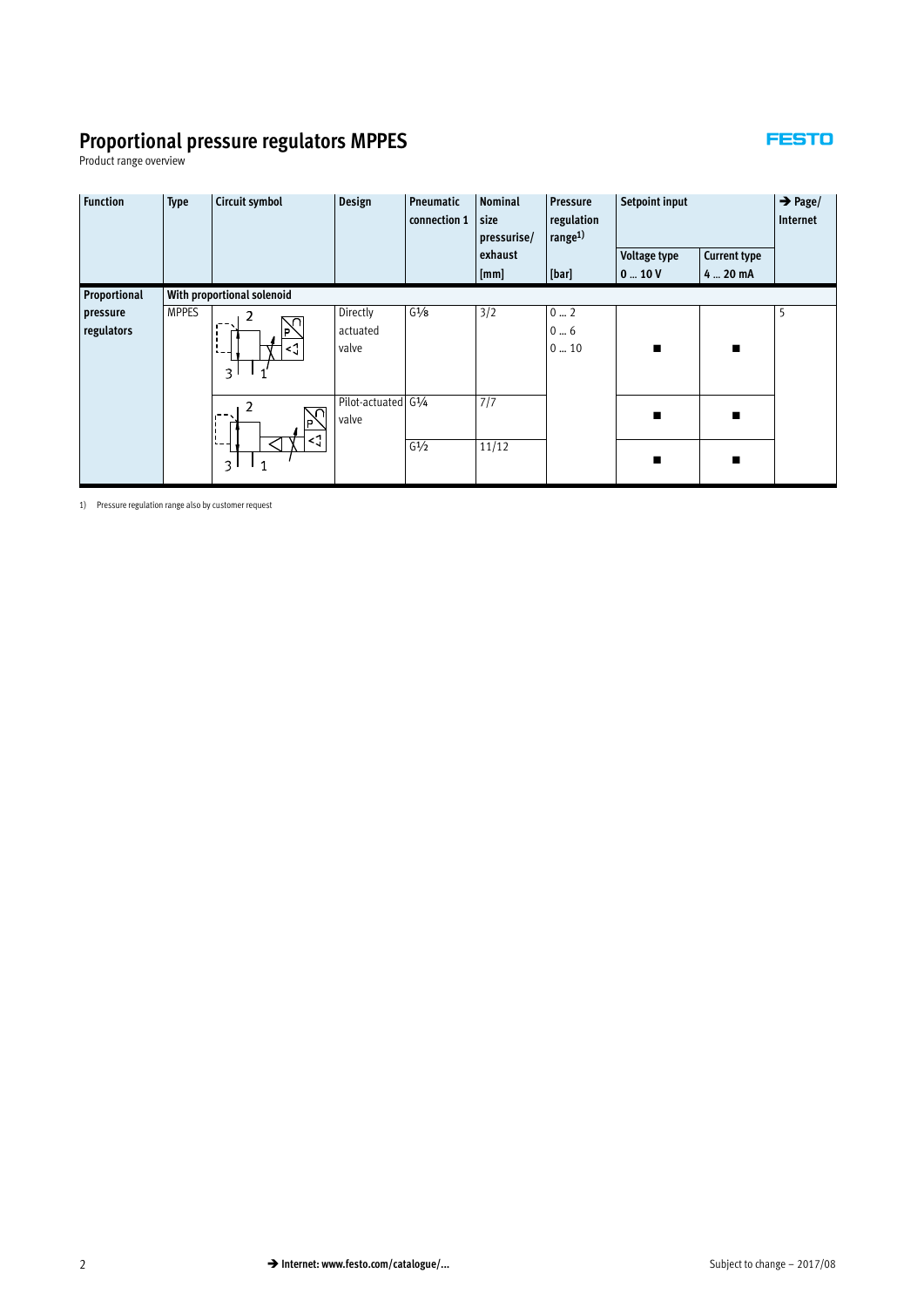Peripherals overview



#### **Accessories**

|             | 716663301163                    |              |                                             |                             |  |  |  |  |  |  |
|-------------|---------------------------------|--------------|---------------------------------------------|-----------------------------|--|--|--|--|--|--|
|             |                                 | <b>Type</b>  | <b>Brief description</b>                    | $\rightarrow$ Page/Internet |  |  |  |  |  |  |
| $\vert$ 1   | Proportional pressure regulator | <b>MPPES</b> | Directly controlled                         |                             |  |  |  |  |  |  |
| $\sqrt{2}$  | Proportional pressure regulator | <b>MPPES</b> | Indirectly controlled                       |                             |  |  |  |  |  |  |
| $\sqrt{3}$  | Setpoint module MPZ             | <b>MPZ</b>   | For generating 6+1 analogue voltage signals | 10                          |  |  |  |  |  |  |
| 4           | Digital input/output            | -            | For controlling the setpoint module         | -                           |  |  |  |  |  |  |
| $\sqrt{5}$  | Connecting cable                | KVIA-MPPE    |                                             | 10                          |  |  |  |  |  |  |
| 6           | Plug socket with cable          | KMPE-B       |                                             |                             |  |  |  |  |  |  |
| $\sqrt{7}$  | Angled socket                   | MPPE-3-B     |                                             |                             |  |  |  |  |  |  |
| $\boxed{8}$ | Push-in fitting                 | QS           | For connecting compressed air tubing        | qs                          |  |  |  |  |  |  |
| 9           | Silencer                        |              | For fitting in exhaust ports                | u                           |  |  |  |  |  |  |

**FESTO** 

 $\overline{\phantom{a}}$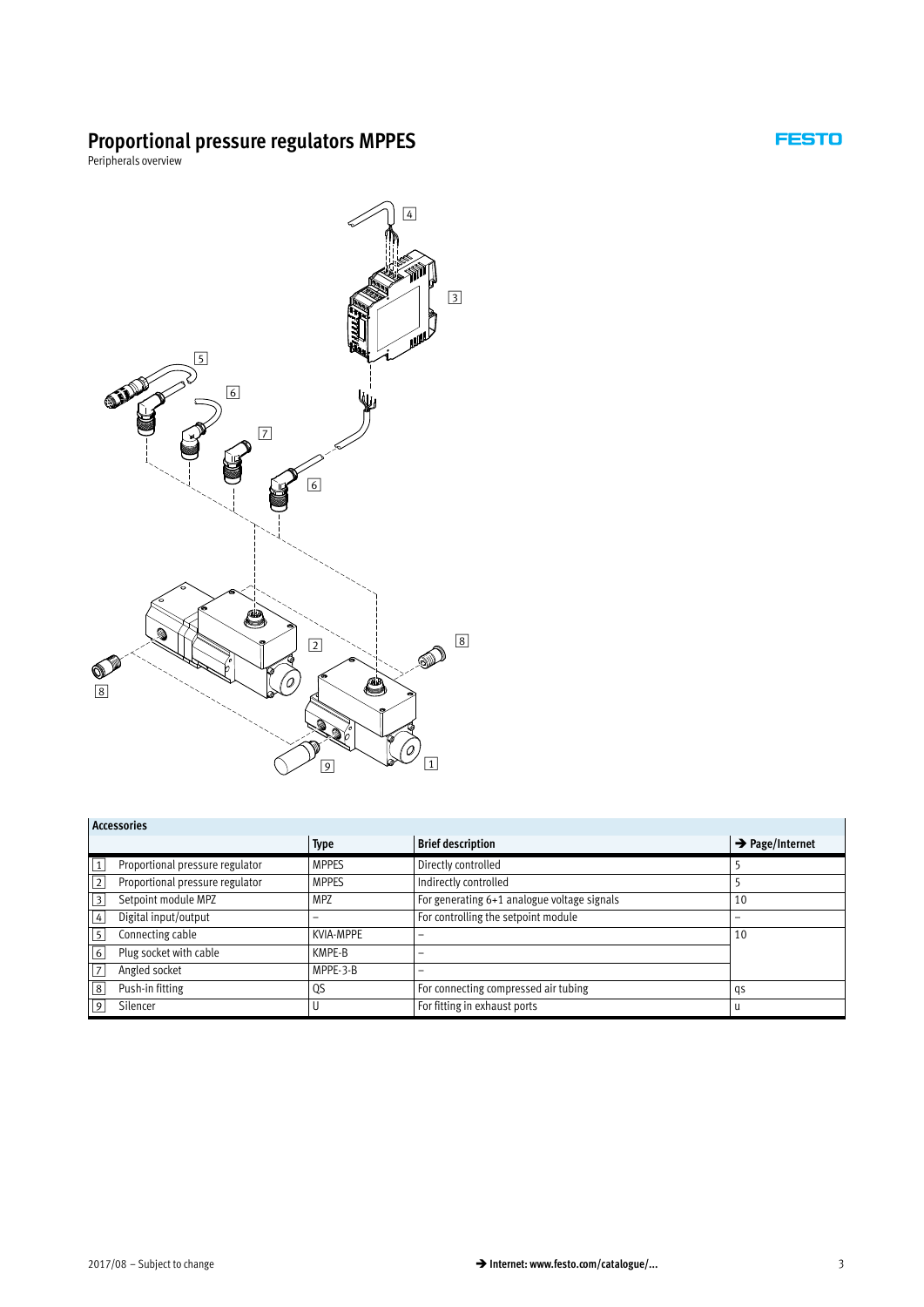Type codes

### **Basic version** MPPES  $|-$  3  $|-$  1/8  $|-$  1 1  $|-$  010 **Type** MPPES Proportional pressure regulator with proportional solenoid **Valve function** 3 3-way pressure regulator **Pneumatic connection**  $\frac{1}{8}$  Female thread G $\frac{1}{8}$ 1/4 Female thread G1/4 ½ Female thread G½ **Pressure regulation range** 2 0 … 2 bar 6 0 … 6 bar 10 0 ... 10 bar **Analogue setpoint input** 010  $0...10V$ 420 4 ... 20 mA

#### **Special pressure regulation range by customer request**

|                             |                                          | <b>MPPES</b> | 3 | $\frac{1}{8}$ | - | 2 | 4 | 010 |
|-----------------------------|------------------------------------------|--------------|---|---------------|---|---|---|-----|
|                             |                                          |              |   |               |   |   |   |     |
| Type                        |                                          |              |   |               |   |   |   |     |
| <b>MPPES</b>                | Proportional pressure regulator          |              |   |               |   |   |   |     |
|                             | with proportional solenoid               |              |   |               |   |   |   |     |
|                             |                                          |              |   |               |   |   |   |     |
| <b>Valve function</b>       |                                          |              |   |               |   |   |   |     |
| 3                           | 3-way pressure regulator                 |              |   |               |   |   |   |     |
|                             |                                          |              |   |               |   |   |   |     |
| <b>Pneumatic connection</b> |                                          |              |   |               |   |   |   |     |
| $\frac{1}{8}$               | Female thread G1/8                       |              |   |               |   |   |   |     |
| $\frac{1}{4}$               | Female thread G1/4                       |              |   |               |   |   |   |     |
| $1/2$                       | Female thread G1/2                       |              |   |               |   |   |   |     |
|                             |                                          |              |   |               |   |   |   |     |
|                             | Required pressure at 0 V or 4 mA [bar]   |              |   |               |   |   |   |     |
|                             |                                          |              |   |               |   |   |   |     |
|                             | Required pressure at 10 V or 20 mA [bar] |              |   |               |   |   |   |     |
|                             |                                          |              |   |               |   |   |   |     |
| Analogue setpoint input     |                                          |              |   |               |   |   |   |     |

010  $0...10V$ 420 4 ... 20 mA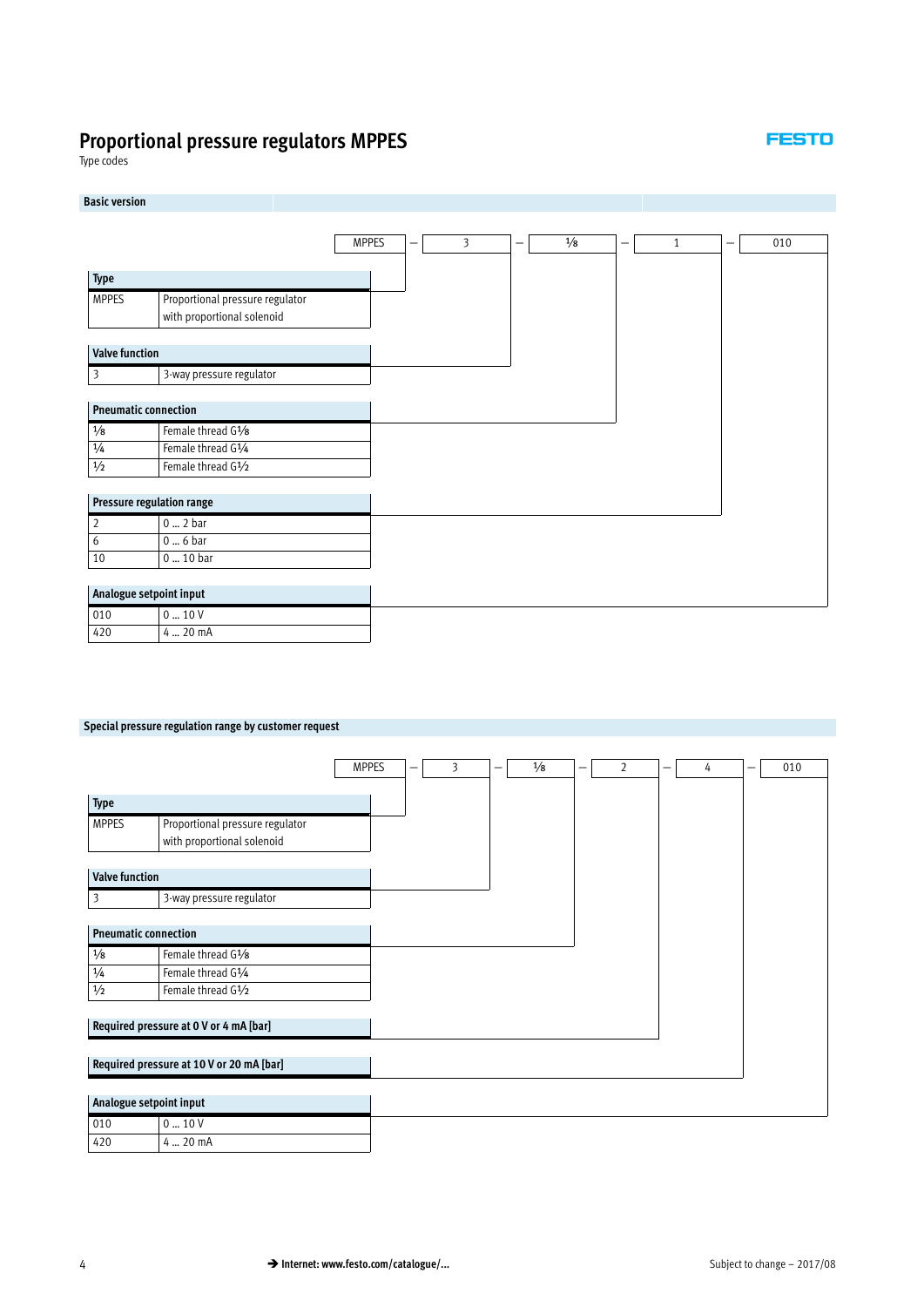<span id="page-4-0"></span>Technical data

- $-$  **N** Flow rate 230 … 8,500 l/min
- $-$ **4** Voltage
	- 18 … 30 V DC

signal 0 … 10 V - Setpoint input as analogue current signal 4 … 20 mA

Variants



- Pressure regulation range 0 … 2 bar
- 
- 0 … 6 bar
- 0 … 10 bar

| General technical data                |                |      |                                                             |                                |       |  |  |  |  |
|---------------------------------------|----------------|------|-------------------------------------------------------------|--------------------------------|-------|--|--|--|--|
| <b>Pneumatic connection</b>           |                |      | G <sup>1</sup> /8                                           | $G^{1/4}$<br>G <sup>1</sup> /2 |       |  |  |  |  |
| Design                                |                |      | Directly actuated piston<br>Pilot-actuated piston regulator |                                |       |  |  |  |  |
|                                       | regulator      |      |                                                             |                                |       |  |  |  |  |
| Sealing principle                     |                |      | Soft                                                        |                                |       |  |  |  |  |
| Actuation type                        |                |      |                                                             | Electrical                     |       |  |  |  |  |
| Type of mounting                      |                |      | Via through-hole                                            |                                |       |  |  |  |  |
| Mounting position                     |                |      | Any                                                         |                                |       |  |  |  |  |
| Nominal size                          | Pressurisation | [mm] | 3                                                           |                                | 11    |  |  |  |  |
|                                       | Exhaust        | [mm] | $\overline{2}$                                              |                                | 12    |  |  |  |  |
| Standard nominal flow rate<br>[1/min] |                |      | $\rightarrow$ Graphs                                        |                                |       |  |  |  |  |
| Product weight<br>[g]                 |                |      | 915                                                         | 1,310                          | 2,670 |  |  |  |  |
|                                       |                |      |                                                             |                                |       |  |  |  |  |

#### **Flow rate qn as a function of output pressure p2**

Pneumatic connection G1/8

Pressure regulation range 0 ... 2 bar Pressure regulation range 0 ... 6 bar



Pressure regulation range 0 … 10 bar





### **FESTO**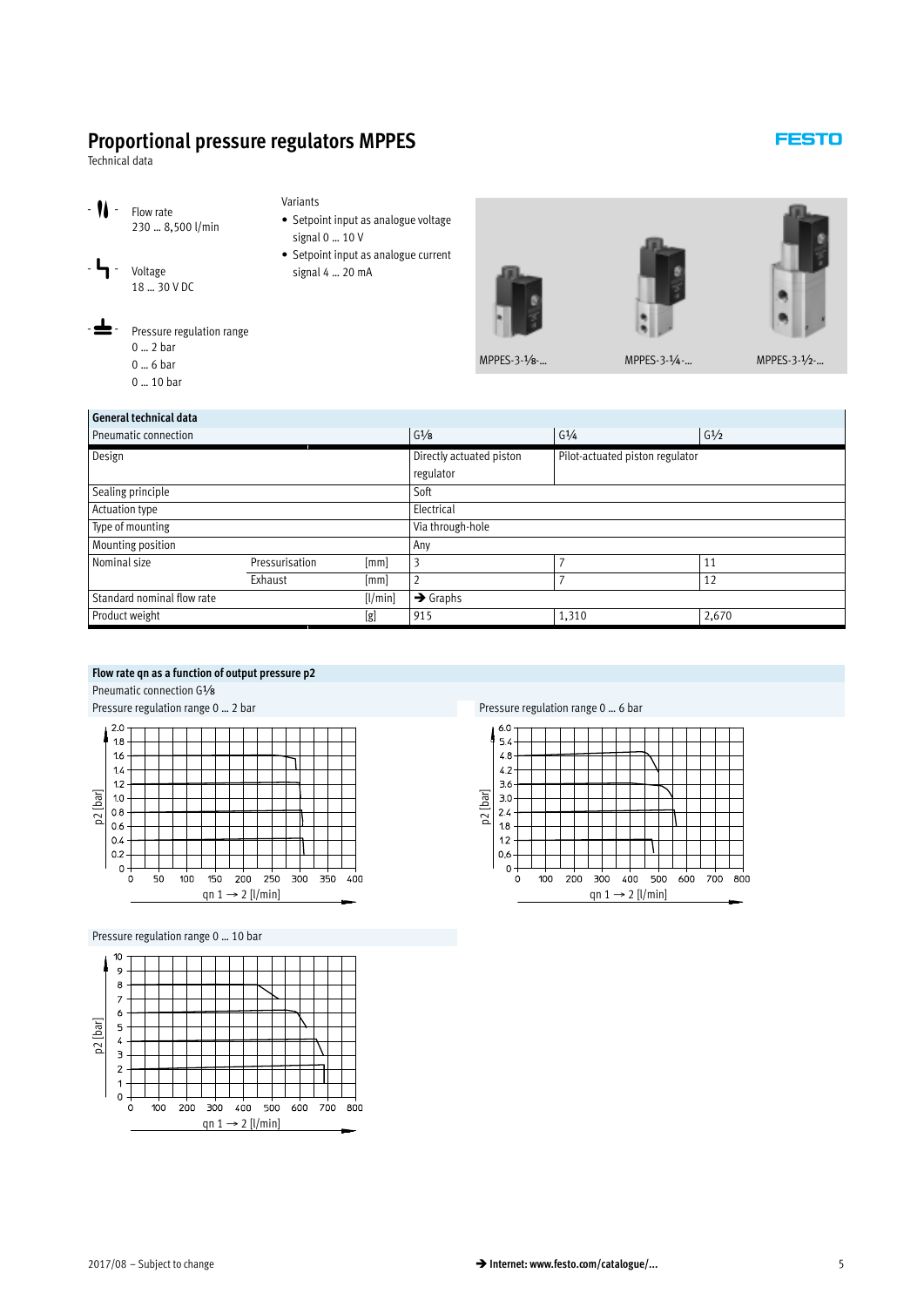Technical data

#### **Flow rate qn as a function of output pressure p2**

Pneumatic connection G1/4



Pressure regulation range 0 … 10 bar



Pneumatic connection G½





Pressure regulation range 0 … 10 bar





|          | 6.0 |      |      |                              |  |      |       |  |
|----------|-----|------|------|------------------------------|--|------|-------|--|
| Ф        | 5.4 |      |      |                              |  |      |       |  |
|          | 4.8 |      |      |                              |  |      |       |  |
|          |     |      |      |                              |  |      |       |  |
|          | 4.2 |      |      |                              |  |      |       |  |
| p2 [bar] | 3.6 |      |      |                              |  |      |       |  |
|          | 3.0 |      |      |                              |  |      |       |  |
|          | 2.4 |      |      |                              |  |      |       |  |
|          |     |      |      |                              |  |      |       |  |
|          | 1.8 |      |      |                              |  |      |       |  |
|          | 1.2 |      |      |                              |  |      |       |  |
|          | 0.6 |      |      |                              |  |      |       |  |
|          | 0   |      |      |                              |  |      |       |  |
|          | 0   | 2000 | 4000 | 6000                         |  | 8000 | 10000 |  |
|          |     |      |      | qn $1 \rightarrow 2$ [l/min] |  |      |       |  |

#### Pressure regulation range 0 ... 2 bar Pressure regulation range 0 ... 6 bar

#### **FESTO**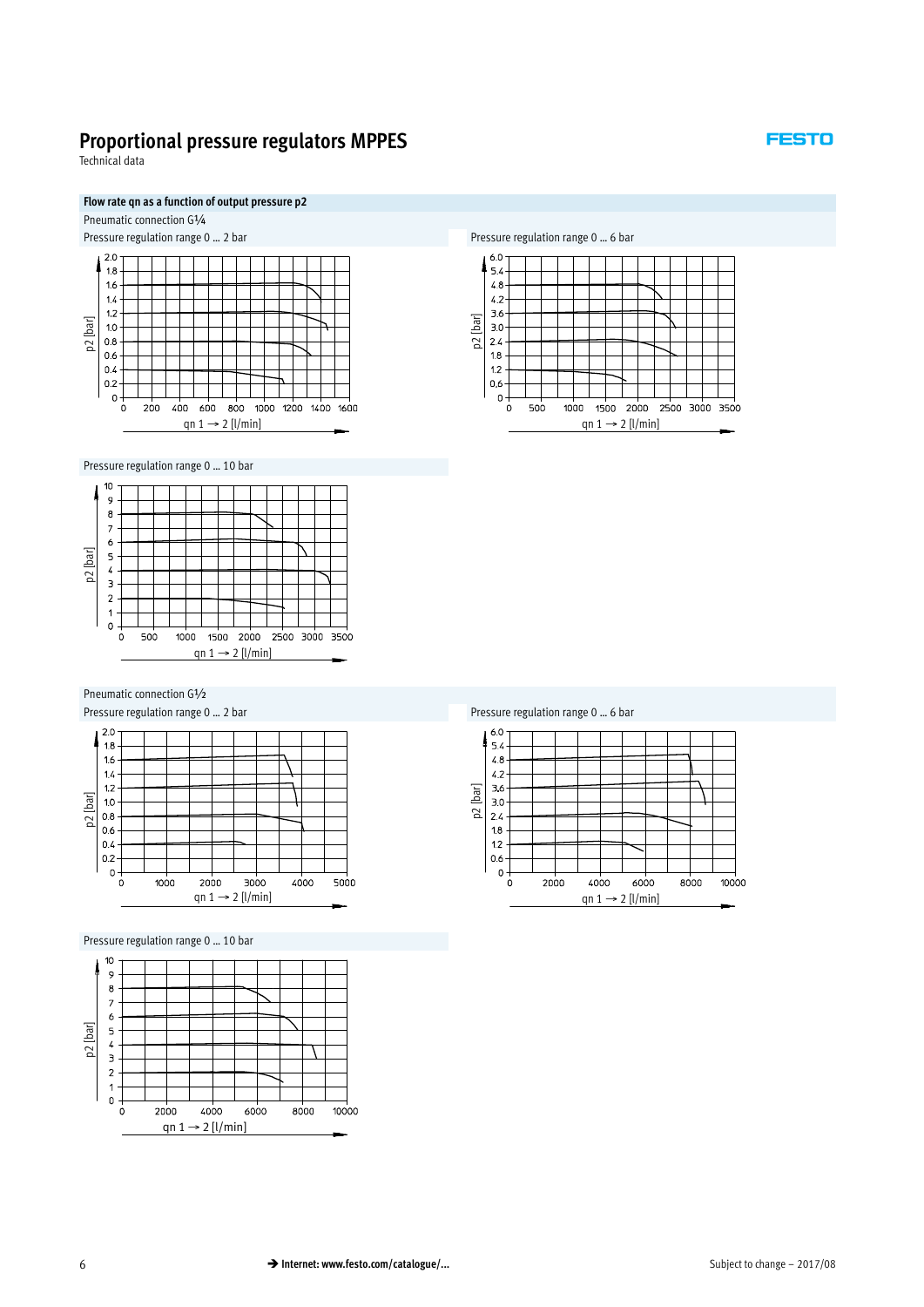Technical data

#### **Operating and environmental conditions**

| [bar]<br>Pressure regulation range<br>Operating medium |        |                                                           | 06 | 010                                                                                                       |  |  |  |
|--------------------------------------------------------|--------|-----------------------------------------------------------|----|-----------------------------------------------------------------------------------------------------------|--|--|--|
|                                                        |        | Compressed air in accordance with ISO 8573-1:2010 [7:4:4] |    |                                                                                                           |  |  |  |
|                                                        |        | Inert gases                                               |    |                                                                                                           |  |  |  |
|                                                        |        |                                                           |    |                                                                                                           |  |  |  |
|                                                        |        |                                                           |    |                                                                                                           |  |  |  |
|                                                        | [bar]  | 34                                                        | 78 | 1112                                                                                                      |  |  |  |
| 1/8"                                                   | [mbar] | 10                                                        |    |                                                                                                           |  |  |  |
| 1/4"                                                   | [mbar] | 50                                                        |    |                                                                                                           |  |  |  |
| $1/2$ "                                                | [mbar] | 50                                                        |    |                                                                                                           |  |  |  |
|                                                        | [°C]   | 050                                                       |    |                                                                                                           |  |  |  |
|                                                        | [°C]   | 060                                                       |    |                                                                                                           |  |  |  |
|                                                        |        | $2^{1}$                                                   |    |                                                                                                           |  |  |  |
|                                                        |        | C-Tick                                                    |    |                                                                                                           |  |  |  |
|                                                        |        |                                                           | 02 | Operation with lubricated medium possible (in which case lubricated operation will<br>always be required) |  |  |  |

1) Corrosion resistance class 2 according to Festo standard 940 070

Components subject to moderate corrosion stress. Externally visible parts with primarily decorative surface requirements which are in direct contact with a normal industrial environment or media such as coolants or lubricating agents.

| Electrical data                  |                         |                  |        |                                                                            |    |     |  |  |  |
|----------------------------------|-------------------------|------------------|--------|----------------------------------------------------------------------------|----|-----|--|--|--|
| Pressure regulation range        |                         |                  | [bar]  | 02                                                                         | 06 | 010 |  |  |  |
| Electrical connection            |                         |                  |        | Plug, round design to DIN 45 326, M16 x 0.75, 8-pin                        |    |     |  |  |  |
| Operating voltage range          |                         | $U_{\rm R}$      | [V DC] | 1830                                                                       |    |     |  |  |  |
| Residual ripple                  |                         |                  |        | 10%                                                                        |    |     |  |  |  |
| Power consumption                |                         | $P_{\text{max}}$ | [W]    | 20 (at 30 V DC)                                                            |    |     |  |  |  |
| Setpoint input signal            | Voltage                 | $V_{w}$          | [V DC] | 010                                                                        |    |     |  |  |  |
|                                  | Current                 | I <sub>W</sub>   | [mA]   | 420                                                                        |    |     |  |  |  |
| Actual value output signal       | Voltage                 | $V_{x}$          | [VDC]  | 010                                                                        |    |     |  |  |  |
|                                  | Current                 | $I_X$            | [mA]   | 420                                                                        |    |     |  |  |  |
| Protection class to DIN 60 529   |                         |                  |        | IP65 (with connection socket)                                              |    |     |  |  |  |
| Safety note                      |                         |                  |        | Output pressure is not maintained if the power supply cable is interrupted |    |     |  |  |  |
| Reverse polarity protection      | Setpoint input,         |                  |        | For all electrical connections                                             |    |     |  |  |  |
|                                  | voltage signal 0  10 V  |                  |        |                                                                            |    |     |  |  |  |
|                                  | Setpoint input,         |                  |        | For operating voltage                                                      |    |     |  |  |  |
|                                  | current signal 4  20 mA |                  |        |                                                                            |    |     |  |  |  |
| Protection against short circuit |                         |                  |        | Yes, for the types with voltage signal as setpoint input                   |    |     |  |  |  |

| <b>Materials</b>        |  |  |  |  |  |  |  |
|-------------------------|--|--|--|--|--|--|--|
| Wrought aluminium alloy |  |  |  |  |  |  |  |
| <b>NBR</b>              |  |  |  |  |  |  |  |
| RoHS-compliant          |  |  |  |  |  |  |  |
|                         |  |  |  |  |  |  |  |

 $\frac{1}{2}$  - Note

The working line is vented if the power supply cable is interrupted.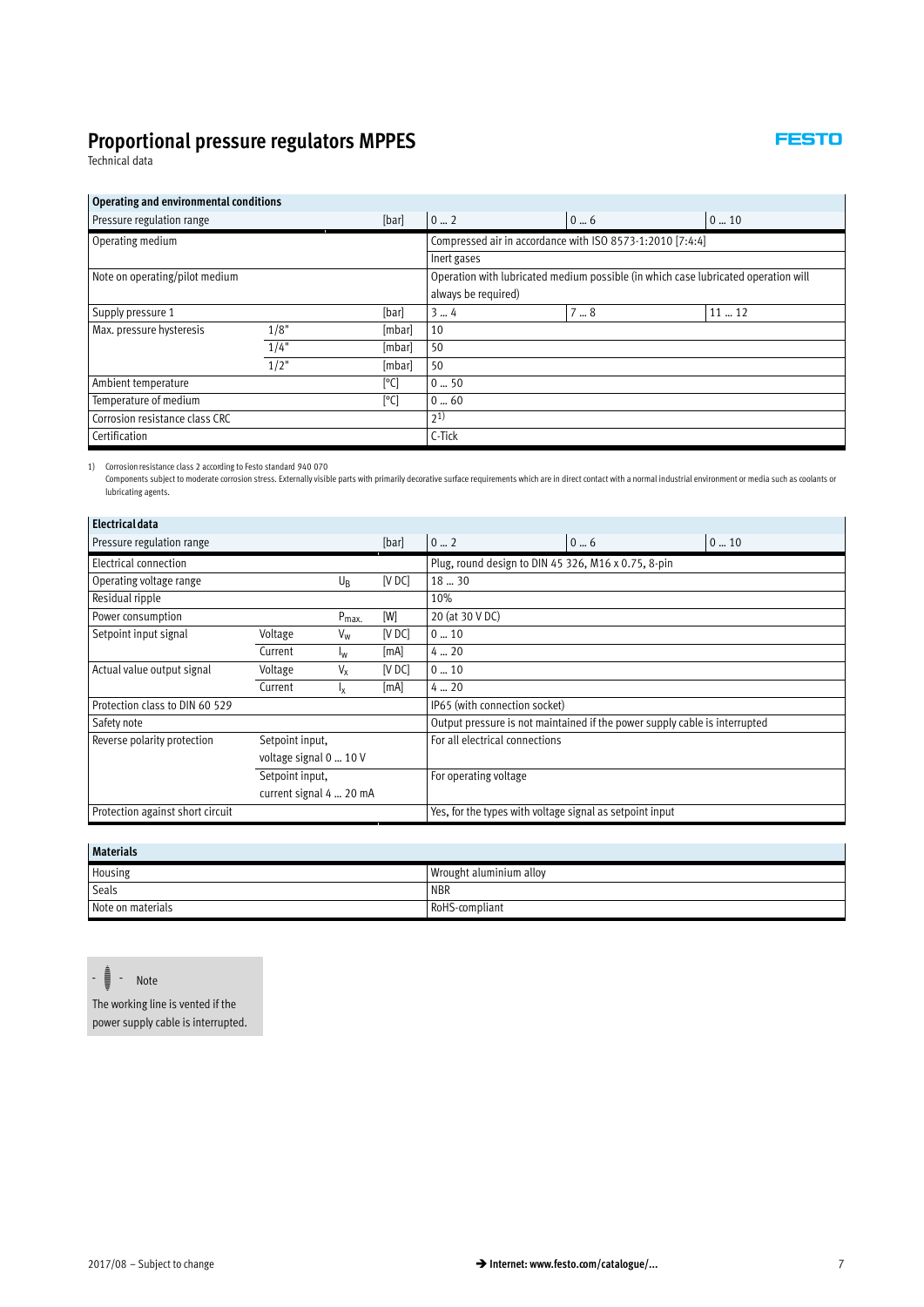#### **FESTO**

Technical data



| Connection D1     |                                            | <b>B1</b>                       | ØD  |                               | Η1                                         | H <sub>2</sub> | $\mathbf{1}$<br>пJ | H4        | 11 <sub>F</sub><br>כ ח     | Η6 |    | ᄂᆠ |
|-------------------|--------------------------------------------|---------------------------------|-----|-------------------------------|--------------------------------------------|----------------|--------------------|-----------|----------------------------|----|----|----|
| $G\frac{1}{8}$    | $\overline{\phantom{a}}$<br>$\sqrt{1 + 1}$ | 67.1                            | 4.4 | 116.5                         | 100                                        | r r<br>ر ر     | 34                 | . .<br>45 | $\sim$ $\sim$<br><u> 2</u> |    | 62 | 34 |
| $G^{1/4}$         | 82.1                                       | $\overline{\phantom{a}}$<br>2.1 | 4.  | 170.2                         | $\mathsf{r} \cap$<br>$\rightarrow$<br>ュノノ・ | 63.7           | 252<br>ر.رد        | 34.8      | 13.8                       |    | 62 | 30 |
| G <sup>1</sup> /2 | 96.1                                       | 86.1                            |     | $\sim$ $\sim$ $\sim$<br>441.I | 210.6                                      | 120.6          | $ \sim$<br>ر ر     | 74        | $\sim$ $\sim$<br>υZ        | 18 | 86 | 50 |

Pin allocation MPPES-3-1/4-.../MPPES-3-1/2-... MPPES-3-1/4-.../MPPES-3-1/4-.../MPPES-3-1/2-...

- 
- 1 WH n.c. 2 BN GND 3 GN GND 4 YE Win (setpoint input) 5 GY n.c.
- 6 PK  $X_{\text{out}}$  (actual value output)
- 7 RD 24 V DC (supply voltage)
- 8 BU GND

#### **Connections Switching function**



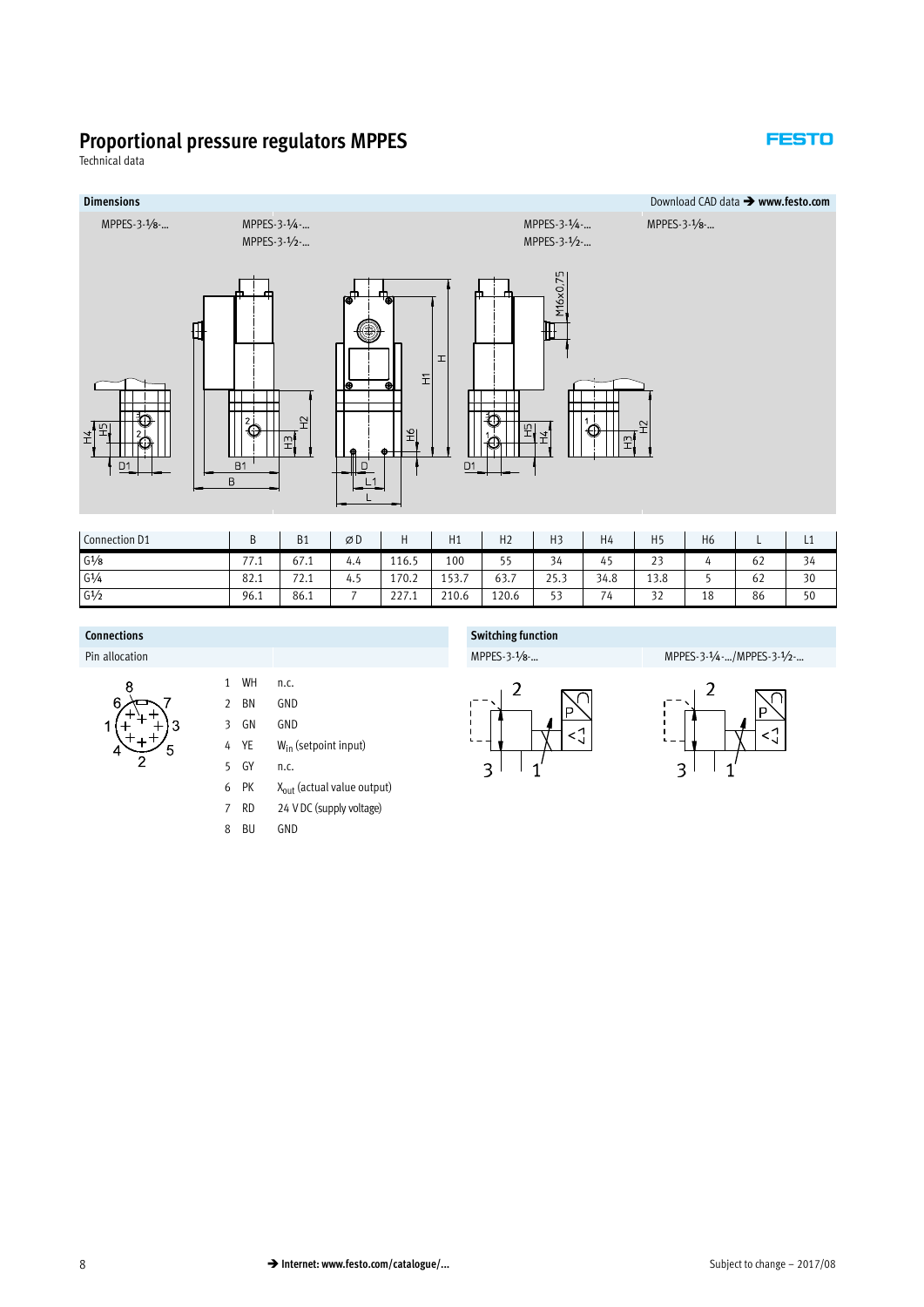Technical data

| Ordering data                         |                     |          |                       |                       |                       |  |  |
|---------------------------------------|---------------------|----------|-----------------------|-----------------------|-----------------------|--|--|
| Pneumatic connection                  | Pressure regulation |          | Voltage type 0  10 V  | Current type 4  20 mA |                       |  |  |
|                                       | range               |          |                       |                       |                       |  |  |
|                                       | [bar]               | Part No. | Type                  | Part No.              | Type                  |  |  |
| <b>Basic version</b>                  |                     |          |                       |                       |                       |  |  |
| G <sup>1</sup> /8                     | 02                  | 187350   | MPPES-3-1/8-2-010     | 187351                | MPPES-3-1/8-2-420     |  |  |
|                                       | 06                  | 187352   | MPPES-3-1/8-6-010     | 187353                | MPPES-3-1/8-6-420     |  |  |
|                                       | 010                 | 187348   | MPPES-3-1/8-10-010    | 187349                | MPPES-3-1/8-10-420    |  |  |
| G1/4                                  | 02                  | 187335   | MPPES-3-1/4-2-010     | 187336                | MPPES-3-1/4-2-420     |  |  |
|                                       | 06                  | 187337   | MPPES-3-1/4-6-010     | 187338                | MPPES-3-1/4-6-420     |  |  |
|                                       | 010                 | 187333   | MPPES-3-1/4-10-010    | 187334                | MPPES-3-1/4-10-420    |  |  |
| G <sup>1</sup> /2                     | 02                  | 187328   | MPPES-3-1/2-2-010     | 187329                | MPPES-3-1/2-2-420     |  |  |
|                                       | 06                  | 187330   | MPPES-3-1/2-6-010     | 187331                | MPPES-3-1/2-6-420     |  |  |
|                                       | 010                 | 187326   | MPPES-3-1/2-10-010    | 187327                | MPPES-3-1/2-10-420    |  |  |
|                                       |                     |          |                       |                       |                       |  |  |
| Special adaptation type <sup>1)</sup> |                     |          |                       |                       |                       |  |  |
| G <sup>1</sup> /8                     | 010                 | 187347   | MPPES-3-1/8-PU-PO-010 | 187762                | MPPES-3-1/8-PU-PO-420 |  |  |
| $G^{1/4}$                             | 010                 | 187339   | MPPES-3-1/4-PU-PO-010 | 187744                | MPPES-3-1/4-PU-PO-420 |  |  |
| G <sup>1</sup> /2                     | 010                 | 187332   | MPPES-3-1/2-PU-PO-010 | 187735                | MPPES-3-1/2-PU-PO-420 |  |  |

1) The special adaptation type allows a lower pressure PU to be assigned to the setpoint 0 V or 4 mA and an upper pressure PO to be assigned to the setpoint 10 V or 20 mA. PU and PO by customer request.